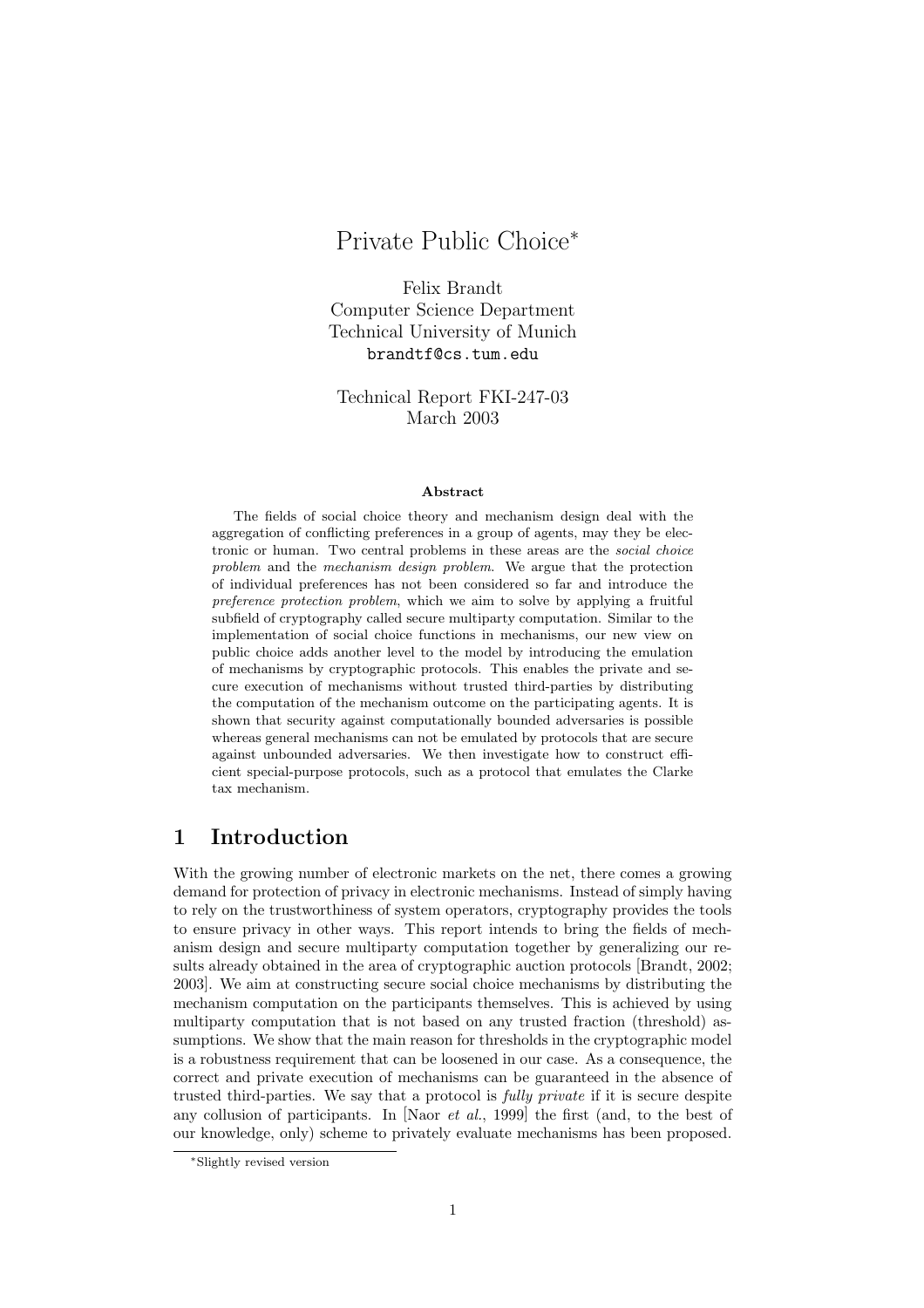Besides some similarities, their approach substantially differs from ours as they use two third-parties that are assumed not to collude.

This report consists of two parts. The two following sections deal with the general feasibility of secure and private mechanisms under various conditions, whereas the fourth Section describes a cryptographic protocol that emulates the Clarke tax mechanism by computing taxes for each agent without revealing additional information (summed up valuations, identities of pivotal agents, and so forth). The report concludes with a brief outlook in Section 5.

# 2 Public Choice

The aggregation of conflicting preferences in a group of agents is one of the central topics of economics and multiagent systems. Two major problems have been considered in this context so far [Mas-Colell et al., 1995].

- **Social choice problem** <sup>1</sup> The problem is to find a function that "fairly" aggregates conflicting preferences. The most important theorem in this context, Arrow's impossibility theorem, states it is impossible to find such a function with unrestricted preferences under quite reasonable assumptions. When only allowing restricted preferences like so-called single-peaked preferences, fair social choice functions can be specified.
- Mechanism design problem In order to be able to apply a fair social choice function, agents need to submit their preferences. The mechanism design problem is to construct mechanisms that urge self-interested agents to reveal preferences truthfully. Similarly to Arrow's theorem, the Gibbard-Satterthwaite theorem states the impossibility of finding such a mechanism for general preferences. However, there are solutions for restricted sub-domains, e.g. the Clarke tax mechanism for quasilinear preferences.

We believe that, similar to the recent extensions to mechanism design regarding computational aspects [Parkes, 2001; Sandholm, 2000; Larson and Sandholm, 2001], there is a need to consider privacy issues in mechanism design. In particular, we are interested in making existing mechanisms secure and private without having to rely on trusted third parties. Classically, the existence of a central institution that receives all preferences and resolves the mechanism is assumed. However, neither the correctness of the result nor the privacy of the individual inputs can be guaranteed. Especially, incentive-compatible mechanisms might deter agents from participating as they require the submission of true valuations. Confidentiality of these valuations is essential for future negotiations and its revelation can be disastrous. We therefore introduce the "preference protection problem".

Preference protection problem The problem is to enable the correct execution of a mechanism without trusted third-parties while preventing agents to learn the preferences of other participants.

We suggest that a subfield of cryptography called "secure multiparty computation" is the key to solve the preference protection problem. Similar to the implementation of social choice functions in mechanisms, our new view on public choice adds another level to the model by introducing the emulation of mechanisms with cryptographic protocols (Figure 1).

<sup>&</sup>lt;sup>1</sup>This problem is called "implementation problem" in [Parkes, 2001]. However, in the economic literature "implementation problem" refers to a different problem.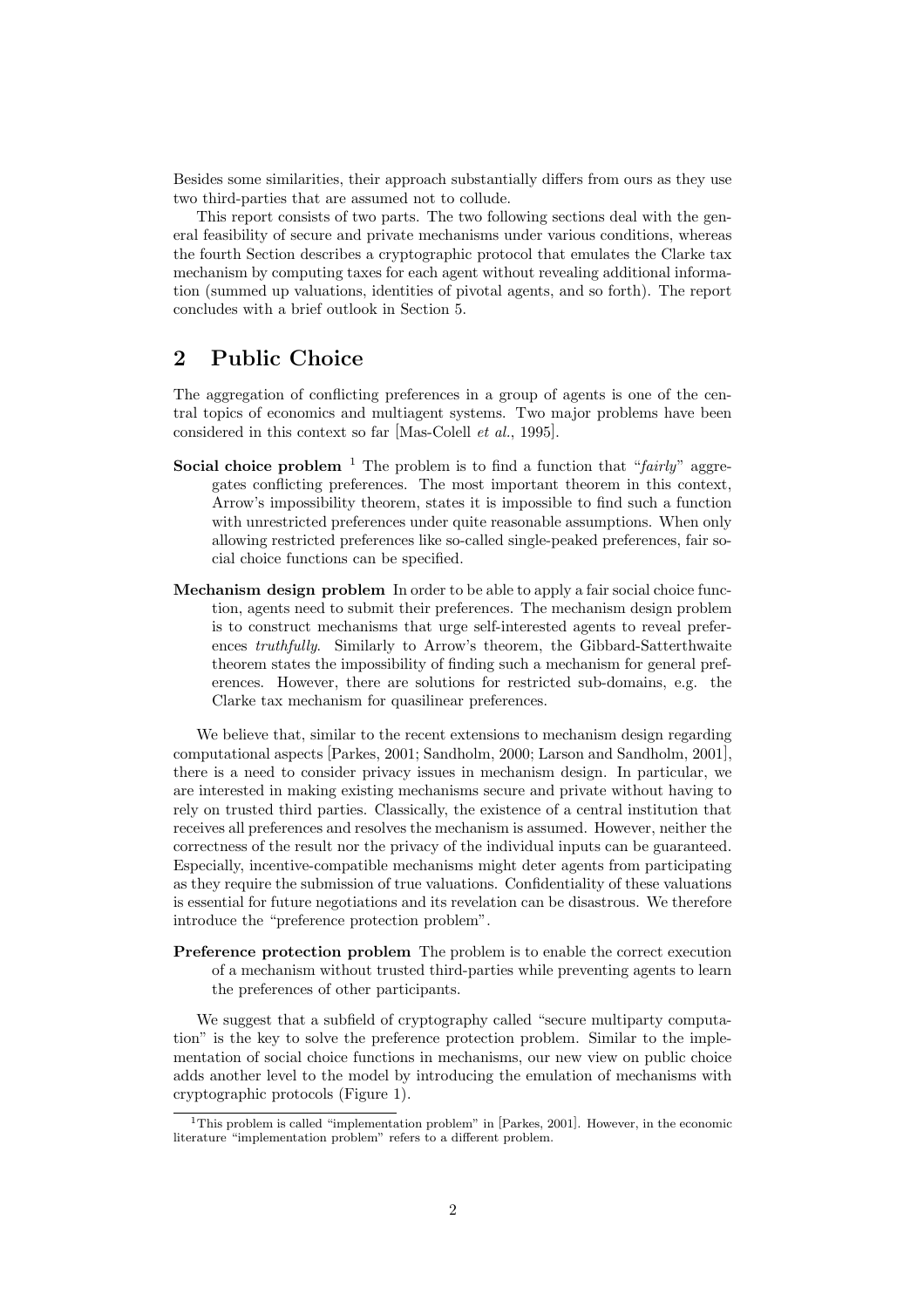

Figure 1: Cryptographic Mechanism Design

# 3 Secure Multiparty Computation

Secure multiparty computation (MPC) [Cramer and Damgård, 2002; Franklin et al., 1992; Cramer, 2000] deals with protocols that allow n parties to jointly compute a function  $f(x_1, x_2, \ldots, x_n) = (y_1, y_2, \ldots, y_n)$  on their individual private inputs  $x_i$ , so that agent  $i$  only learns  $y_i$  but nothing else. A classic example is the so-called "millionaires' problem" [Yao, 1986] in which two millionaires want to determine who is richer without revealing their wealth.

The common model defines passive adversaries (or "eavesdropping adversaries") as agents that follow the protocol but try to derive additional information. Active adversaries, on the other hand, try to violate privacy and correctness by every means including the sending of faulty messages. Furthermore, there are two classes of protocols. The security of computational protocols is based on complexity assumptions, i.e., they are only safe against computationally polynomially bounded adversaries. Unconditional (or information-theoretic) protocols provide perfect security given that agents can communicate via private channels. Typically, secure MPC is accomplished by having each agent distribute shares of his individual input on the other participants. This has to be carried out in conjunction with a commitment scheme, so that agents can verify the correctness of shares. This primitive is called "verifiable secret sharing". In the following, the participants verifiably evaluate a Boolean circuit representing function  $f(.)$  with their shares as inputs and new shares as outputs. When the evaluation of the circuit is finished, agents broadcast their resulting shares and reconstruct the final result.

## 3.1 Unconditional MPC

Let us first consider unconditional multiparty computation and its applicability to secure mechanism design. Without making any intractability assumptions, verifiable secret sharing can only be accomplished when more than one third of the participants are honest. It has been proven that the secure computation of essential Boolean gates like OR and AND is impossible in the unconditional model. However, this can be achieved when only a minority of (passive) adversaries can pool their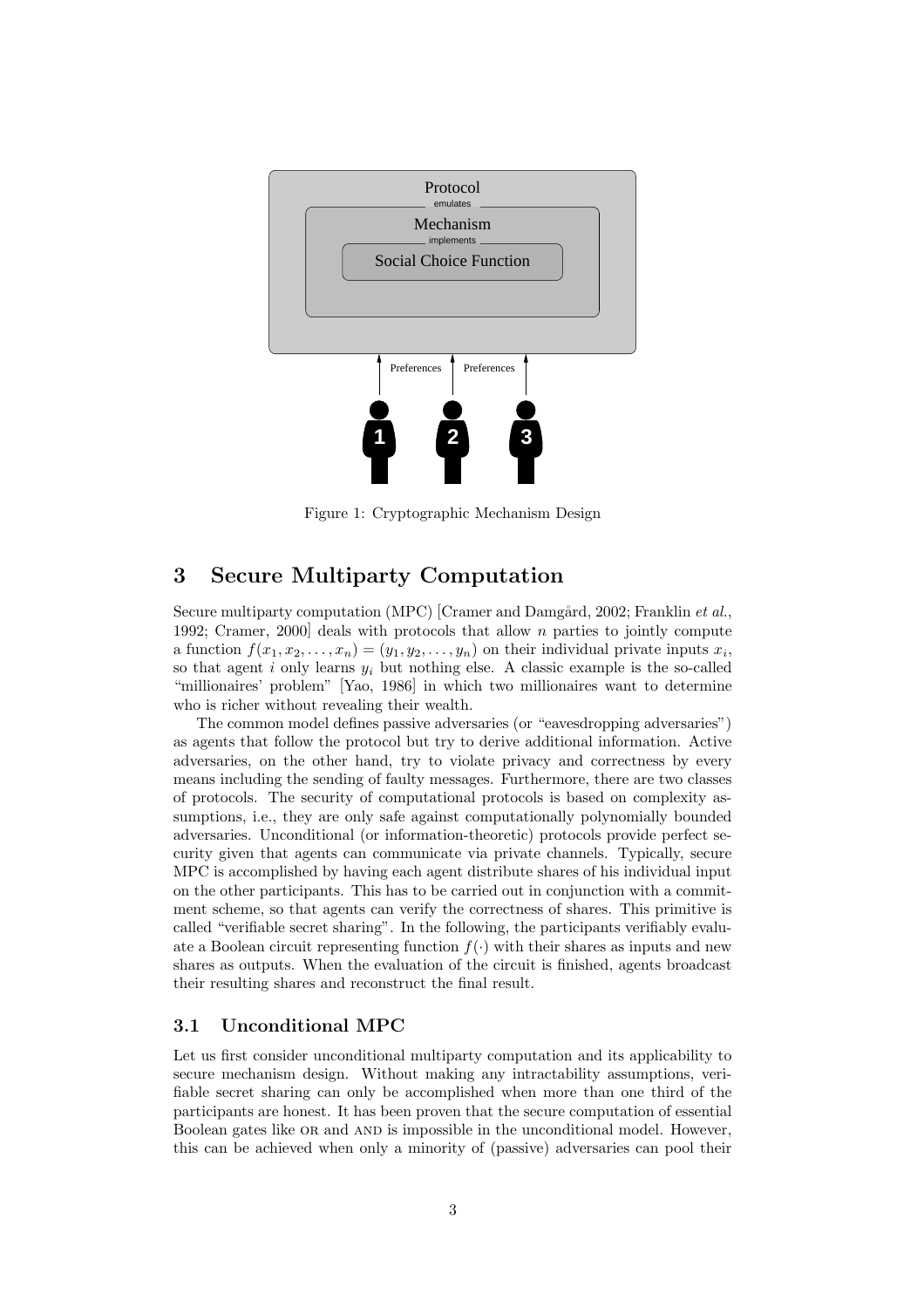knowledge. Furthermore, broadcasting, i.e. sending one message to all other agents, is not generally possible (without a trusted third-party) because it has to be guaranteed that all agents receive the same message. It has been shown in [Lamport et al., 1982] that reliable broadcasting can be achieved in the presence of  $\lfloor \frac{n-1}{3} \rfloor$  (active) adversaries in the unconditional case. Finally, agents that quit the protocol in progress render it impossible to complete the computation of  $f(x_1, x_2, \ldots, x_3)$  in their absence. This is a particular problem in the final stage of a protocol as exactly simultaneous share revelation is not feasible. As a consequence, an agent is able to reconstruct the result by using the shares that have been published so far and then decide not to release his share, thus leaving the other agent uninformed about the result. However, if a majority of the participants is assumed to be cooperating, the shares can be distributed in a way that allows any majority of agents to reconstruct the original values. This ensures robustness as no minority quitting the protocol can prevent the correct execution of the protocol.

#### DEFINITION 1 (ROBUSTNESS)

A protocol is (strongly) robust if the correct computation of a function  $f(x_1, x_2, \ldots, x_n)$  with private inputs  $x_1, x_2, \ldots, x_n$  can always be completed.

Robustness obviously implies the critical property of fairness.

#### DEFINITION 2 (FAIRNESS)

A protocol is *fair* if no agent can learn  $y_i$  and then prevent the other participants from learning  $y_1, y_2, \ldots, y_{i-1}, y_{i+1}, y_{i+2}, \ldots, y_n$ .

Concluding, unconditionally secure MPC is possible if there are not more than  $\lfloor \frac{n-1}{3} \rfloor$  active adversaries. Recapitulating, the reasons for thresholds in unconditional multiparty computation are:

- 1. Robustness, threshold:  $\frac{n}{2}$
- 2. Feasibility of secure broadcasting, threshold:  $\frac{n}{3}$
- 3. Feasibility of secure OR, threshold:  $\frac{n}{2}$ (even with only passive adversaries)
- 4. Feasibility of verifiable secret sharing, threshold:  $\frac{n}{3}$  $(\frac{n}{2}$  with error probability and broadcast channel)

Now, let us try to make weak assumptions that might allow unconditional secure MPC without thresholds. First of all, robustness against active adversaries in MPC is defined to allow correct completion of the computation even if active adversaries do not follow the protocol. Even when  $\lfloor \frac{n-1}{2} \rfloor$  cheaters were forced to quit the protocol, there are enough agents left to compute  $f(x_1, x_2, \ldots, x_n)$ , including the inputs of malicious participants. When presuming that active adversaries can be detected and "kicked out", including their inputs, this leads to a weaker, but for our purpose sufficient, notion of robustness.

#### Definition 3 (Weak robustness)

A protocol is *weakly robust* if the correct computation of a function  $f(X)$  of inputs supplied by non-adversaries  $X \subseteq \{x_1, x_2, \ldots, x_n\}$  can always be completed.

Of course, this only makes sense if  $f(.)$  is defined for any number of inputs up to n. A weakly robust protocol terminates after at most  $n-1$  iterations. If participation in a mechanism is voluntary, the outcome function of a mechanism is defined for an arbitrary number of inputs n. To give an example, function  $f(.)$  can be the outcome function of a Vickrey auction, i.e. a function that computes the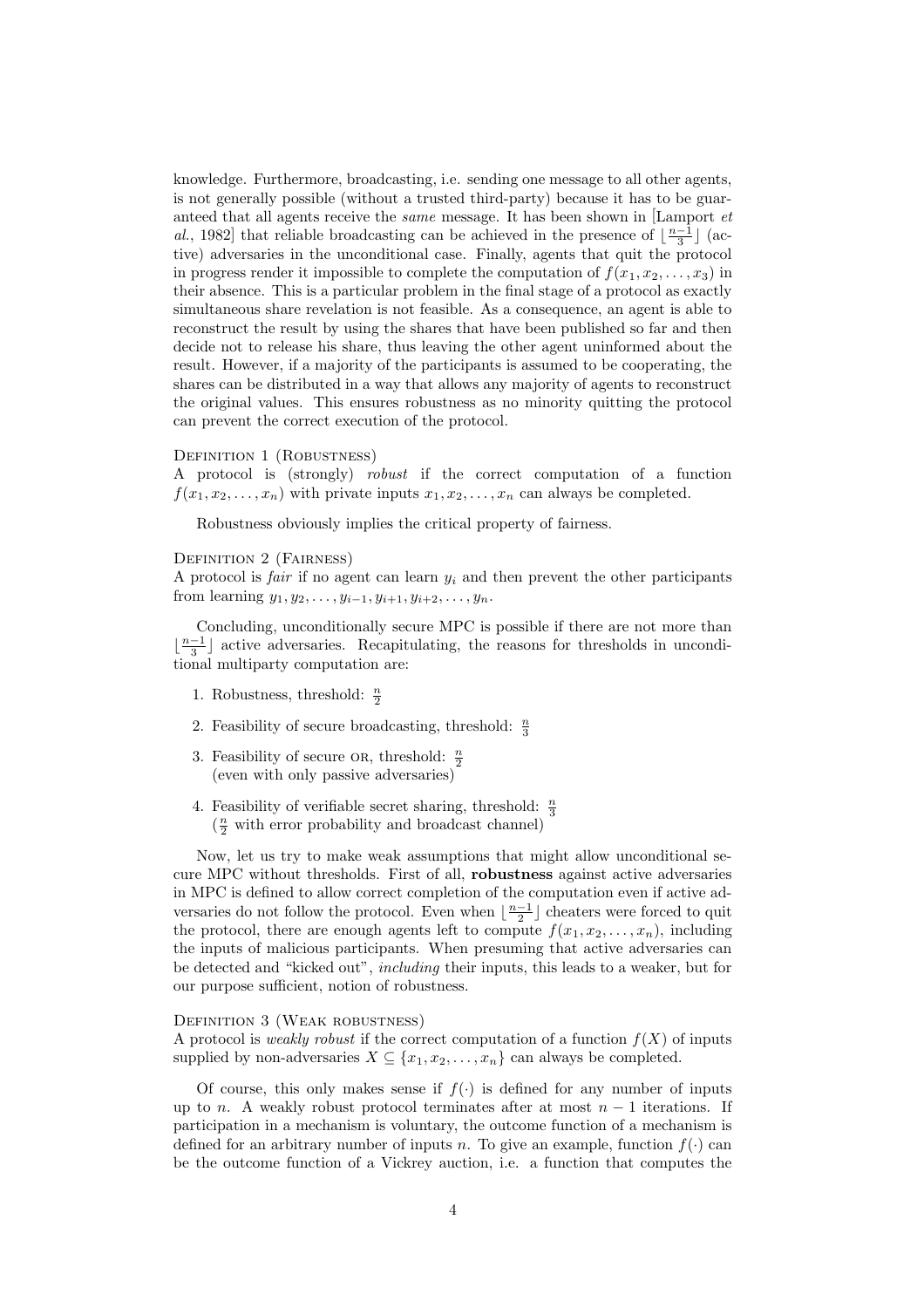identity of the highest bidder and the amount of the second highest bid given the individual bids as inputs. Clearly, this function is defined for any number of inputs greater than one. We will give another example in Section 4.

Public verifiability of the protocol is sufficient to provide weak robustness and verifiability can be easily achieved by using zero-knowledge proofs. Unfortunately, when abandoning strong robustness, we also lose "fairness". Typically, in the end of a protocol run, each participant holds a share of the result. As simultaneous publication of these shares is impossible, a malicious agent might quit the protocol after having learned the result but before others were able to learn it. There are various techniques to approximate fairness by gradually releasing parts of the secrets to be swapped. Another possibility is to introduce a third-party that publishes the outcome after it received all shares. This third-party does not learn confidential information. It is only assumed not to leave the protocol prematurely. We learned that in auctions with a single seller, it is practical to assign this role to the seller [Brandt, 2002; 2003].

Providing a secure broadcast channel can eliminate the second threshold. As shown in [Pedersen, 1991] **verifiable secret sharing** can only provide *uncondi*tional security of either the shares' correctness or the secret, but not both. The latter seems much more practical since it means that the individuals' preferences can never be revealed. A malicious agent, however, can manipulate the protocol by applying super-polynomial computational power during the protocol. The impossibility of securely evaluating or (and and) gates, however, cannot be removed. This leads to the following proposition.

#### PROPOSITION 1 (UNCONDITIONAL MECHANISM EMULATION)

It is impossible to emulate arbitrary mechanisms by fully private protocols in the unconditional model, even when assuming weak robustness, providing a broadcast channel, and accepting the possibility of manipulation by computationally unbounded cheaters.

Be aware that, like the impossibility of strategy-proof implementations for general preferences in the Gibbard-Satterthwaite Theorem, Proposition 1 only states the impossibility of a general mapping from mechanisms to protocols, i.e., many mechanisms cannot be emulated by fully private protocols. However, there are some primitive mechanisms that can be emulated under the assumptions of Proposition 1, e.g., the sum of n input values can be computed fully private, weakly robust in the unconditional model if we accept the (theoretical) possibility of manipulations by computationally unbounded participants. Some MPC protocols work on finite fields instead on binary values. In these arithmetic protocols, addition (and thus xor and not gates) are feasible while multiplication of shares is impossible (multiplication could be used to build OR or AND gates). Another example for an unconditional, fully private protocol is the Dutch auction. This protocol emulates the first-price sealed-bid auction without any intractability assumptions.

As unconditional protocols require private channels, there is a problem of message disputes. A participant that did not send a message may claim that he did, while on the other hand, a participant may state that he did not receive a message that he in fact received.

It is reasonable to isolate this conflict at the beginning of the protocol by applying the following procedure  $[Cramer \textit{et al.}, 1997]$ . The two parties agree on a (symmetric) encryption key K and an information-theoretic secure commitment to this key, and broadcast a signed copy of the commitment. If both published commitments are equal, the two parties can henceforth communicate by broadcasting messages encrypted with the private key  $K$ . If the commitments are different, the dispute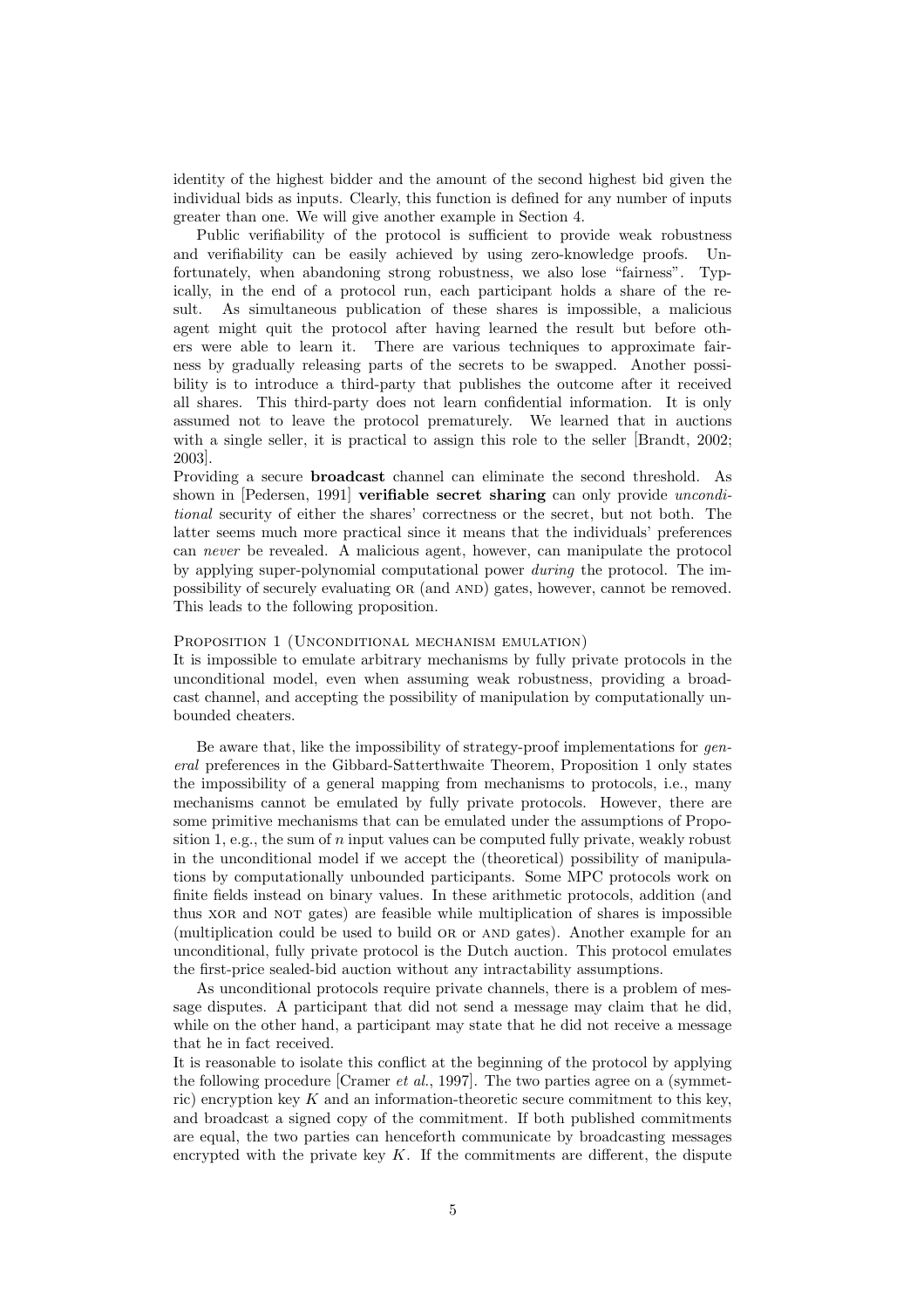| Adversary | polynomially bounded | unbounded |
|-----------|----------------------|-----------|
| passive   |                      | $n-1$     |
| active    | $n - 1$              | $n - 1$   |

Table 1: General Secure Multiparty Computation Bounds

has to be resolved before the protocol itself begins.

## 3.2 Computational MPC

When allowing intractability assumptions, most of the reasons why unconditional MPC is impossible can be removed. The classic results are based on the existence of trapdoor one-way permutations<sup>2</sup> like the problem of factoring large composite numbers, or the decisional Diffie-Hellman problem (related to the difficulty of computing discrete logarithms). In this setting, primitives like broadcasting [Lamport et al., 1982] and verifiable secret sharing [Pedersen, 1991], and the secure computation of or gates are feasible without threshold assumptions. With the aid of our notion of weak robustness, this yields the following proposition.

#### PROPOSITION 2 (COMPUTATIONAL MECHANISM EMULATION)

Any mechanism can be emulated by a fully private, weakly robust protocol in the computational model.

The naive emulation of a mechanism can be extremely inefficient because general cryptographic multiparty computation protocols work on single bits and have excessive complexities<sup>3</sup>. E.g., the general purpose MPC protocol proposed in [Crépeau et al., 1995] takes  $\mathcal{O}(n^2 l^3 D)$  rounds and has a computational complexity of  $\mathcal{O}(n^2 l^3 C)$ operations where  $l$  is a security parameter,  $C$  the size, and  $D$  the depth of the boolean circuit. Therefore, the design of efficient, specialized protocols remains a problem.

Table 1 shows the classic results of proven bounds of adversaries tolerable in general secure multiparty computation<sup>4</sup> . The results for the computational case have been proposed in [Goldreich *et al.*, 1987]. The bounds for unconditional adversaries have been found simultaneously by [Ben-Or et al., 1988] and [Chaum et al., 1988].

Recently, probabilistic homomorphic encryption has attracted attention in the context of MPC [Cramer et al., 2001]. It allows more efficient MPC by sharing just one secret key instead of all input values. The computation can be performed directly on encrypted values. This results in just  $\mathcal{O}(D)$  rounds and  $\mathcal{O}(nC)$  sent bits. However, this is currently only possible for factorization based encryption schemes like Paillier encryption [Paillier, 1999]. The joint generation of secret keys needed for such schemes is quite inefficient [Algesheimer et al., 2002; Boneh and Franklin, 1997; Damgård and Koprowski, 2001], especially when requiring full privacy. On the other hand, key generation is only needed once at the beginning of a protocol and this kind of MPC can be very effective for large circuits. It would be nice to build an MPC scheme on a discrete logarithm based encryption technique like

<sup>&</sup>lt;sup>2</sup>All the assumptions needed in the computational model can be reduced to the existence of "oblivious transfer" which can be achieved by noisy channels, trapdoor functions, or quantum channels.

<sup>&</sup>lt;sup>3</sup>Faster implementations like [Gennaro *et al.*, 1998] rely on the assumption that a majority of the participants is honest.

 $\frac{4}{2}$  active adversaries are tolerable in the unconditional case when allowing non-zero error probability and a broadcast channel.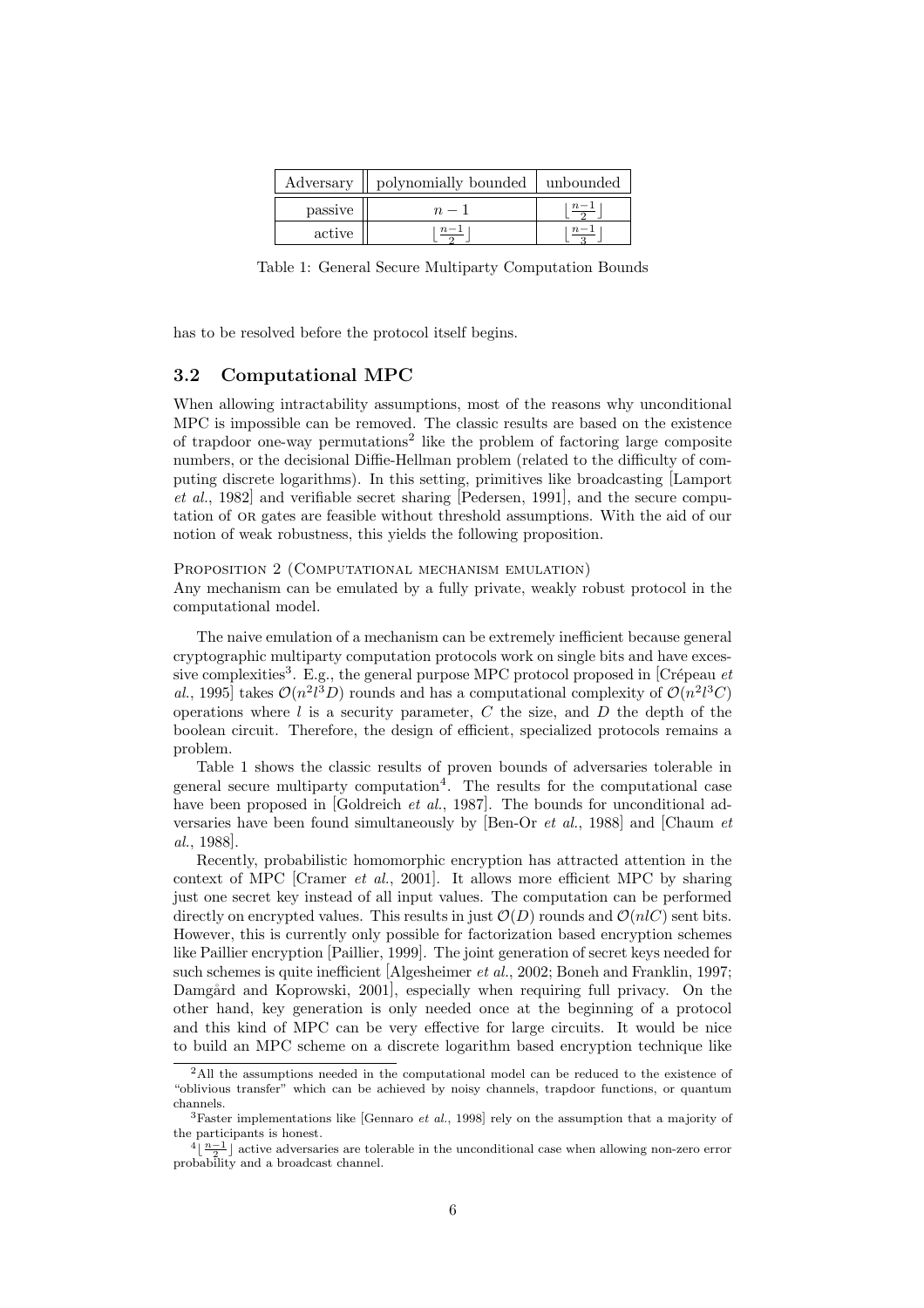ElGamal [ElGamal, 1985] because distributed key generation is much simpler in such cryptosystems [Gennaro et al., 1999]. Homomorphic encryption MPC and classic secret sharing MPC have in common that multiplications, and thus AND and OR gates, require more efforts (in terms of round and computational complexity) than additions. Generally, additions can be performed without any overhead, whereas multiplications need extra rounds of communication. For this reason, we sometimes say "slow" gates when speaking of multiplication, and and or gates in the following.

## 4 Efficient Mechanism Emulation

In this section, we present basic techniques that enable the construction of efficient protocols. We focus on the optimization of round complexity rather than bandwidth and computational complexity. Many mechanisms require operations like max or maxarg that cannot be evaluated by arithmetic circuits consisting of addition and multiplication gates. The obvious alternative is to use Boolean circuits that work on binary representations of the input values. However, the naive construction of a Boolean circuit that computes the outcome of a somewhat complex mechanism will be extremely inefficient because elementary operations like add and max require lots of slow gates.

As multiplications are expensive, we are using arithmetic circuits that work on binary vectors whose size is linear in the number of possible values in contrast to the standard radix representation that produces logarithmic sized bit vectors. This technique leads to a higher bandwidth demand, but enables protocols that use much less multiplications. In fact, we have been using this method to design a protocol that securely emulates the  $(M+1)$ st-price auction mechanism in a constant number of rounds, i.e. without any slow gates [Brandt, 2003].

As additions can be performed without any overhead, the computation of linear combinations of secrets can be executed in a single round. When computing on vectors of encrypted values, this means that besides addition and subtraction of vectors, multiplication with (known) matrices is feasible. Despite the impossibility of efficiently multiplying two secret values, we found a method that enables the multiplication with a random number that is unknown to any subset of participants (see [Brandt, 2003; 2002] for details) in a single round. We will denote the multiplication of vector components with random values by using a random multiplication matrix. Please note that the components  $M_j$  are jointly created and unknown to the agents.

|   | $M_k$ |           |        |         |
|---|-------|-----------|--------|---------|
| г | 0     | $M_{k-1}$ |        | ٠       |
|   |       |           |        |         |
|   |       |           | $\cup$ | $M_{1}$ |

(random multiplication matrix)

Given these operations, we now sketch how to design a cryptographic protocol that emulates the Clarke tax mechanism.

Suppose we have n agents that intend to choose between  $m$  project choices. The private value of choice  $l \in \{1, 2, \ldots, m\}$  to agent  $i \in \{1, 2, \ldots, n\}$  is denoted by  $v_i(l) \in \{1, 2, \ldots, k\}$ . The mechanism outcome consists of the project choice  $g^*$  and the individual taxes  $tax_i$  that are defined by the following equations.

$$
\begin{aligned} g^* &= \mathsf{maxarg}_g \left( (\mathsf{add}_{i=1}^n (v_i(g)))_{g=1}^m \right) \\ tax_i &= \mathsf{sub} (\mathsf{add}_{h=1,h\neq i}^n (v_h(g^*)), \mathsf{max}_{l=1}^m (\mathsf{add}_{h=1,h\neq i}^n (v_h(l)))) \end{aligned}
$$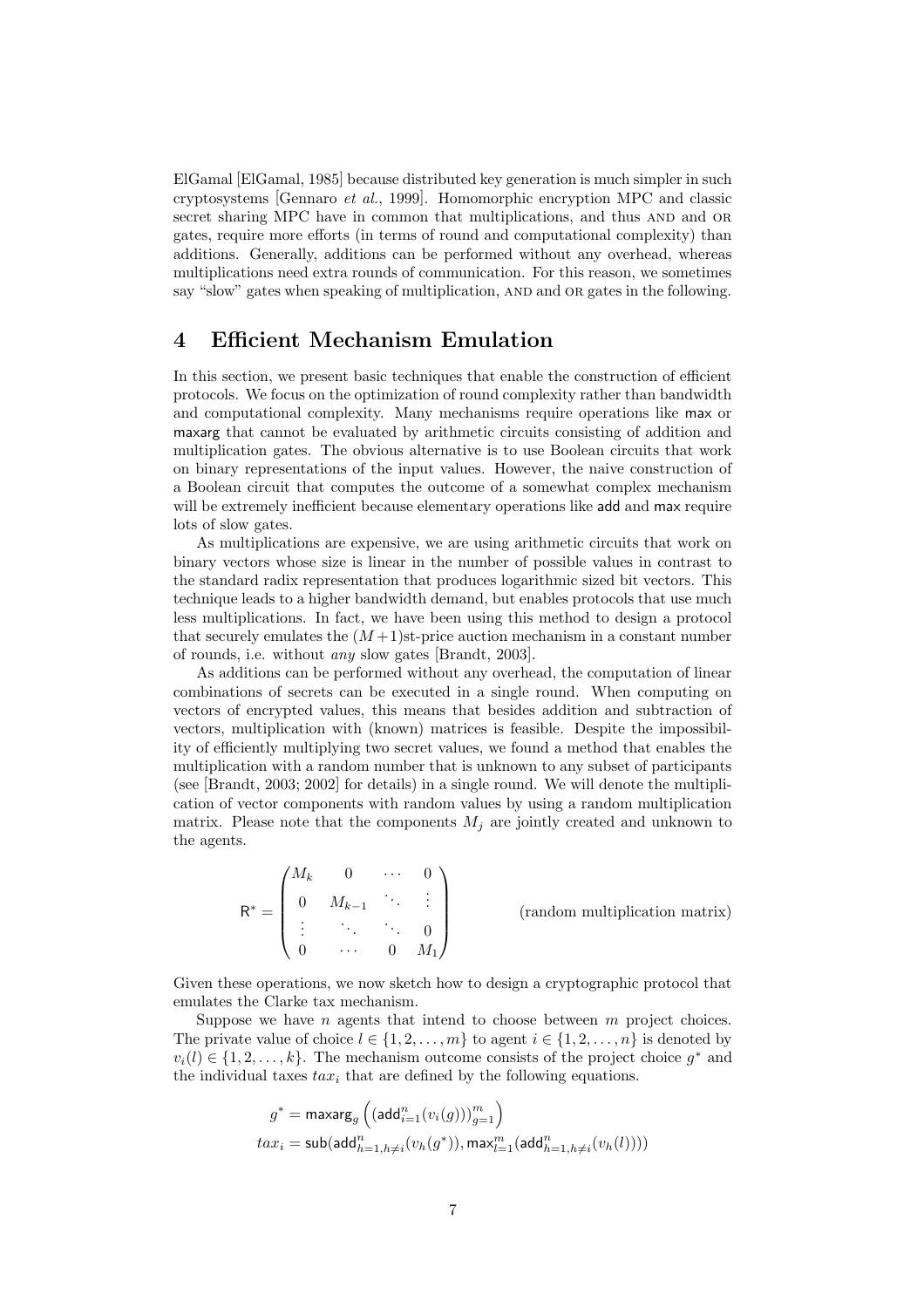We therefore need add, max, maxarg, and sub as building blocks for our secure emulation of the Clarke tax mechanism.

The protocol uses the vector representation mentioned above, e.g., the value of project choice  $l$  to agent  $i$  is denoted by  $5$ 

$$
\vec{v}_i(l) = (v_{i1}(l), v_{i2}(l), \dots, v_{ik}(l)) = (\underbrace{0, \dots, 0}_{v_i(l)-1}, 1, \underbrace{0, \dots, 0}_{k-v_i(l)}) \quad .
$$

The jth component of a vector is denoted by  $v_{ij}(l)$ .

At the beginning of the protocol, the first agent publishes  $m$  encrypted vectors containing his valuations for the  $m$  different project choices. He proves the correctness of these vectors by showing  $\forall j \in \{1, 2, ..., k\} : v_{ij}(l) \in \{0, 1\}$  and  $\sum_{j=1}^{k} v_{ij}(l) = 1$  in zero-knowledge manner (see [Brandt, 2002] for the detailed zeroknowledge protocols).

## 4.1 Addition

Given vector  $\vec{v}_1$ , a second agent can add his value  $v_2$  by shifting up the given vector  $v_2$  times, re-randomizing and publishing the resulting vector  $\vec{v}$  and proving its correctness like above. Another proof of correctness is needed to guarantee that the vector was indeed shifted up. This can be done by computing  $\vec{w} = (\vec{Uv_1} + \vec{v}) R^*$ where

$$
\mathsf{U} = \begin{pmatrix} 1 & \cdots & \cdots & 1 \\ 0 & \ddots & & \vdots \\ \vdots & \ddots & \ddots & \vdots \\ 0 & \cdots & 0 & 1 \end{pmatrix} \qquad \text{(upper triangular matrix)}
$$

w is jointly decrypted so that only the first agent can read it. If  $w_i \neq 0$  for any j lower than his private value  $v_1$ , the second agent did not correctly add his value. This can be proven by agent 1 without revealing his private value. Altogether, the addition of n private values requires n rounds. The summed up value of choice  $l$  is denoted by  $\vec{s}(l)$ .

### 4.2 Maximum and Maximum Argument

The maximum of m given vectors  $\vec{s}(l)$  can be determined by computing  $\lambda$ 

$$
\left(\bigodot_{l=1}^{m} \mathsf{U}\vec{s}(l)\right) \mathsf{D} \text{ where}
$$

$$
D = \begin{pmatrix} 1 & -1 & 0 & \cdots & 0 \\ 0 & \ddots & \ddots & \ddots & \vdots \\ \vdots & \ddots & \ddots & \ddots & 0 \\ \vdots & & \ddots & \ddots & -1 \\ 0 & \cdots & \cdots & 0 & 1 \end{pmatrix}
$$
 (differential matrix)

and  $\odot$  denotes the component-wise multiplication of vectors, i.e.

| $x_k$<br>$x_{k-1}$ |         | $y_k$<br>$y_{k-1}$ |  | $x_k y_k$<br>$x_{k-1}y_{k-1}$ |  |
|--------------------|---------|--------------------|--|-------------------------------|--|
|                    | $\cdot$ |                    |  |                               |  |
| $x_1$              |         |                    |  | $x_1y_1$                      |  |

<sup>5</sup>To save space, vector components are listed horizontally (bottom-up).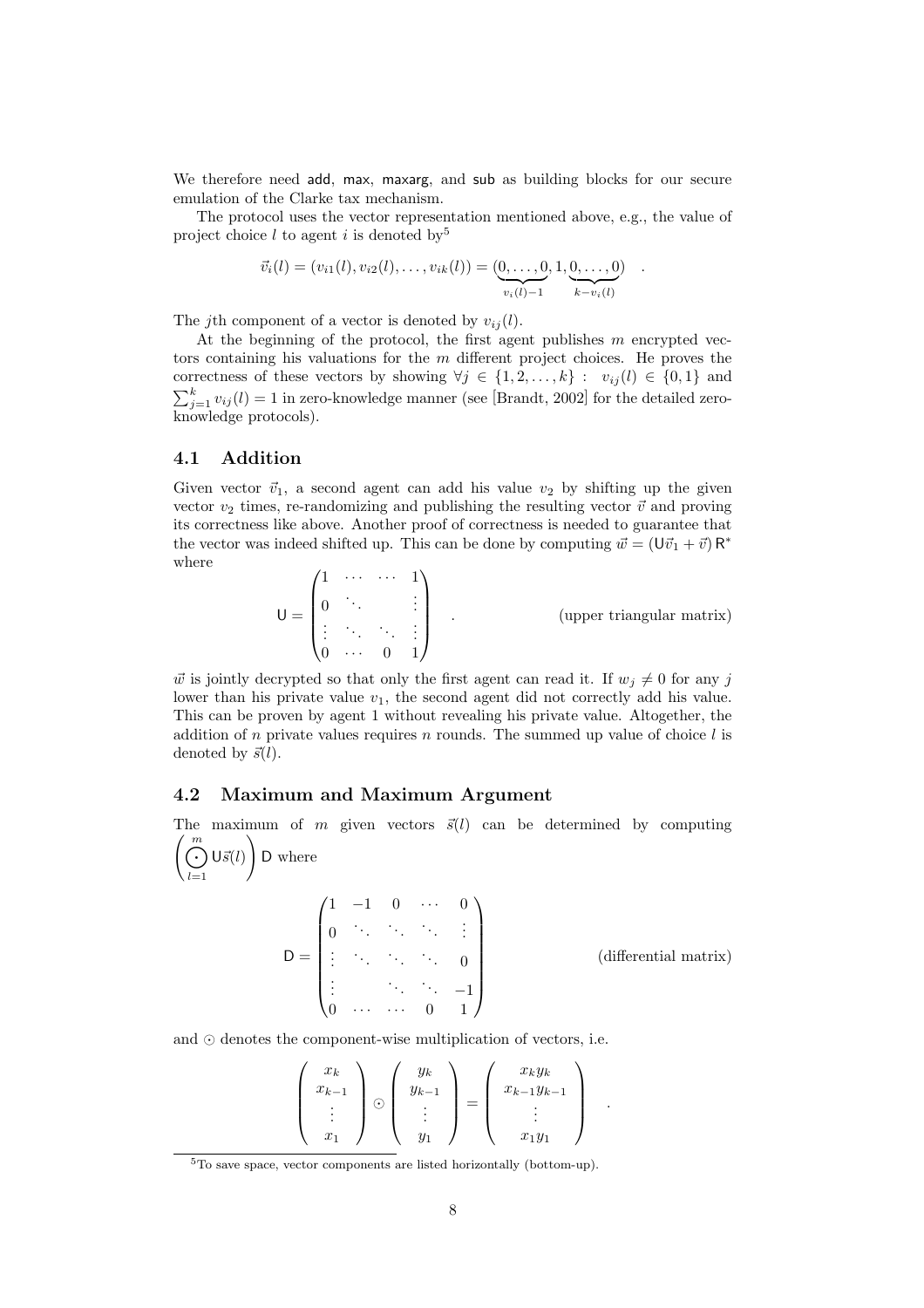|        | Input                 | Output | Multiplications | Mult. Rounds             |
|--------|-----------------------|--------|-----------------|--------------------------|
| add    | vector, private value | vector |                 |                          |
| max    | $m$ vectors           | vector | $m \cdot k$     | log(m)                   |
| maxarg | $m$ vectors           | index  | -               |                          |
| sub    | 2 vectors             | number | -               | $\overline{\phantom{a}}$ |

Table 2: Subprotocols

Altogether, the computation of the maximum needs  $m \cdot k$  multiplications that can be executed parallely in  $log(m)$  multiplication rounds. As the number of different project choices  $m$  is usually quite small, this complexity should be tolerable.

The maximum argument of m values  $\vec{s}(l)$  can be determined by computing  $a_l = \left(\sum_{j=1}^k s_j(l) - w_j\right) r_l$  where  $r_l$  are jointly created random numbers and  $\vec{w}$  is the maximum of the given vectors.  $a_l = 0$  if  $\vec{s}(l)$  contained the highest value (or one of the highest values in case of ties).

## 4.3 Subtraction

Finally, in order to compute the individual taxes, we need to subtract two vectors. Assuming that  $\vec{s}_1$  is greater than  $\vec{s}_2$ , we compute  $d = \sum_{j=1}^k (\mathsf{U}(\vec{s}_2 - \vec{s}_1))_j$ . d then contains an encryption of the difference of both values.

Table 2 summarizes the properties of the proposed building blocks. maxarg requires that the maximum has been computed before. As we need the maximum value to calculate the taxes, this generates no extra efforts (in this type of mechanism). Putting all these modules together, we can privately compute individual taxes according to the Clarke tax mechanism. The only part that needs multiplications is the maximum computation and these can be heavily parallelized (even when taking into account that  $n + 1$  maxima have to be computed to calculate all taxes) so that only  $log(m)$  multiplication rounds are needed in total.

# 5 Conclusion

We investigated how secure multiparty computation can be used to emulate mechanisms with cryptographic protocols. In contrast to a common assumption in mechanism design, the world does not end after a mechanism terminated. Knowledge about agents' preferences can be of great value for future negotiations and therefore has to be protected appropriately. We have shown that security against computationally bounded adversaries is possible whereas general mechanisms can not be emulated with protocols that are secure against unbounded adversaries. We then described the construction of a special-purpose protocol that emulates the Clarke tax mechanism by using as few multiplications as possible. The resulting protocol is quite efficient in terms of round complexity. The drawback, however, is that bandwidth consumption is linear in  $k$  (the number of different valuations). In the future, we intend to further investigate the combination of cryptography and mechanism design and to construct protocols that efficiently emulate other mechanisms like tractable instances of combinatorial auctions or the dAGVA mechanism.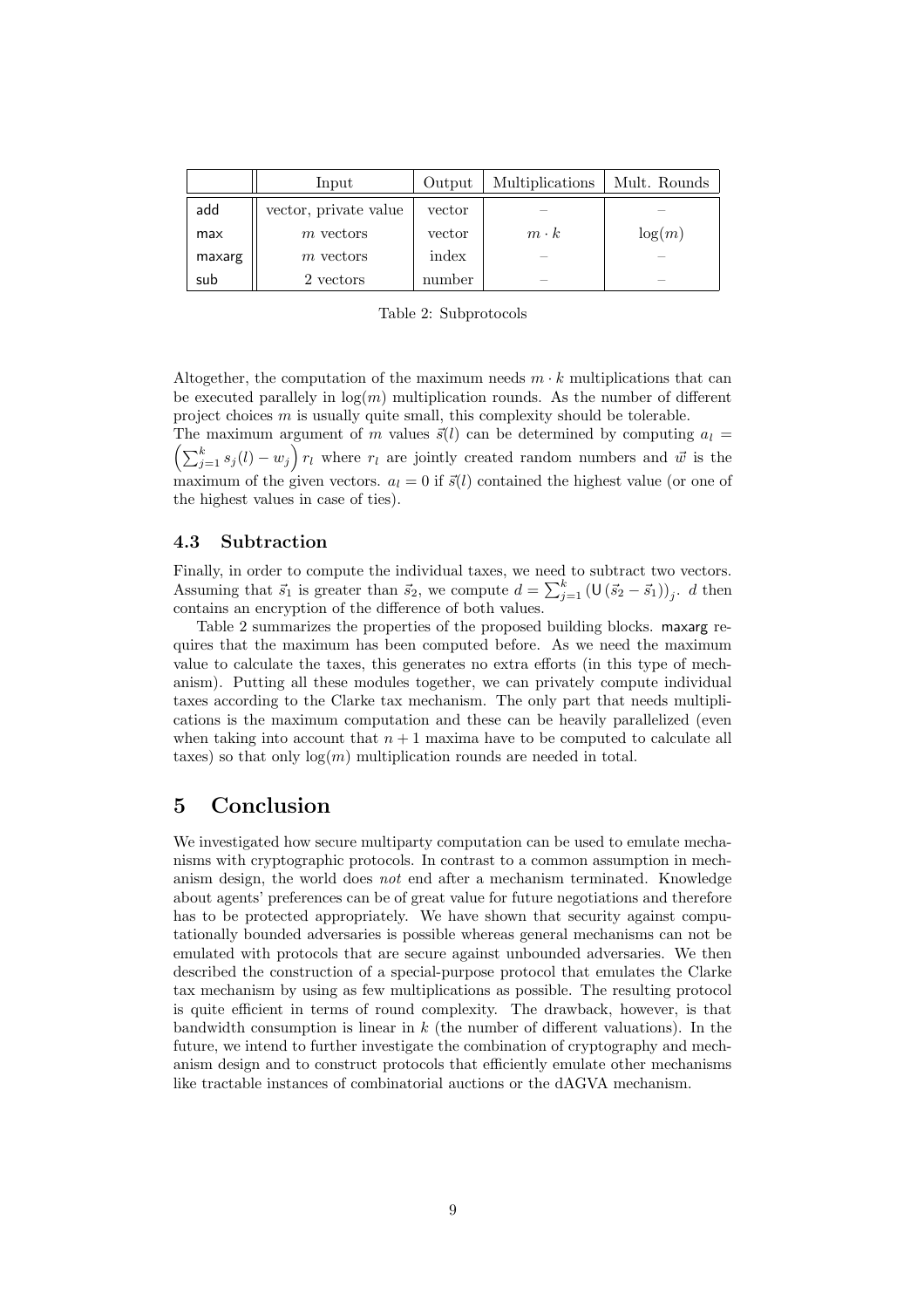# References

- [Algesheimer et al., 2002] J. Algesheimer, J. Camenisch, and V. Shoup. Efficient computation modulo a shared secret with application to the generation of shared safe-prime products. In Advances in Cryptology - Proceedings of the 22th Annual International Cryptology Conference (CRYPTO), volume 2442 of Lecture Notes in Computer Science, pages 417–432. Springer, 2002.
- [Ben-Or et al., 1988] M. Ben-Or, S. Goldwasser, and A. Wigderson. Completeness theorems for non-cryptographic fault-tolerant distributed computation. In Proceedings of the 20th Annual ACM Symposium on the Theory of Computing (STOC), pages 1–10. ACM Press, 1988.
- [Boneh and Franklin, 1997] D. Boneh and M. Franklin. Efficient generation of shared RSA keys. In Advances in Cryptology - Proceedings of the 17th Annual International Cryptology Conference (CRYPTO), volume 1294, pages 425–439. Springer, 1997.
- [Brandt, 2002] F. Brandt. A verifiable, bidder-resolved auction protocol. In R. Falcone, S. Barber, L. Korba, and M. Singh, editors, Proceedings of the 5th International Workshop on Deception, Fraud and Trust in Agent Societies (Special Track on Privacy and Protection with Multi-Agent Systems), pages 18–25, 2002.
- [Brandt, 2003] F. Brandt. Fully private auctions in a constant number of rounds. In Proceedings of the 7th Annual Conference on Financial Cryptography (FC), Lecture Notes in Computer Science. Springer, 2003. to appear.
- [Chaum et al., 1988] D. Chaum, C. Crépeau, and I. Damgård. Multi-party unconditionally secure protocols. In Proceedings of the 20th Annual ACM Symposium on the Theory of Computing (STOC), pages 11–19. ACM Press, 1988.
- [Cramer and Damgård, 2002] R. Cramer and I. Damgård. Multiparty computation - An introduction. Lecture Notes, University of Aarhus, Department for Computer Science, 2002.
- [Cramer et al., 1997] R. Cramer, R. Gennaro, and B. Schoenmakers. A secure and optimally efficient multi-authority election scheme. In Advances in Cryptology - Proceedings of the 14th Eurocrypt Conference, volume 1233 of Lecture Notes in Computer Science, pages 103–118. Springer, 1997.
- [Cramer et al., 2001] R. Cramer, I. Damgård, and J. B. Nielsen. Multiparty computation from threshold homomorphic encryption. In Advances in Cryptology - Proceedings of the 18th Eurocrypt Conference, volume 2045 of Lecture Notes in Computer Science, pages 280–300. Springer, 2001.
- [Cramer, 2000] R. Cramer. Introduction to secure computation. Lecture Notes, University of Aarhus, Department for Computer Science, 2000.
- $[Crépeau et al., 1995]$  C. Crépeau, J. van de Graaf, and A. Tapp. Comitted oblivious transfer and private multiparty commputation. In Advances in Cryptology - Proceedings of the 15th Annual International Cryptology Conference (CRYPTO), volume 963 of Lecture Notes in Computer Science, pages 110–123, 1995.
- [Damgård and Koprowski, 2001] I. Damgård and M. Koprowski. Practical threshold RSA signatures without a trusted dealer. In Advances in Cryptology - Proceedings of the 18th Eurocrypt Conference, volume 2045 of Lecture Notes in Computer Science, pages 152–165. Springer, 2001.